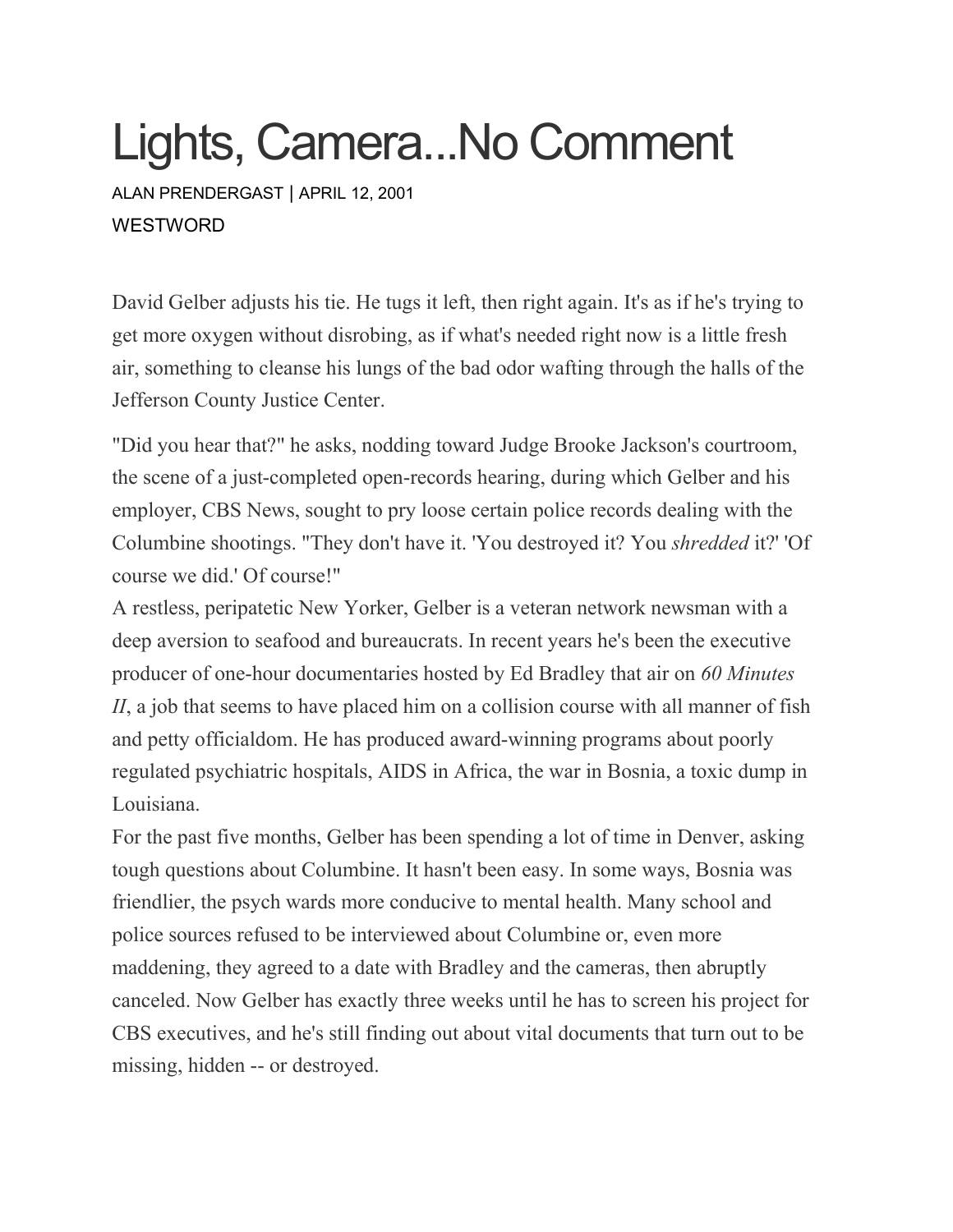Despite the recent wave of copycat shootings, despite nagging questions about the worst school massacre the nation has ever seen, Columbine has become The Story Nobody Wants to Talk About. "This is, without a doubt, the hardest story I have ever done," Gelber says. "You carry the ball three yards, and you get knocked back two."

Heaven knows, I warned the man. I first met Gelber last November, when he contacted me about articles I had written for *Westword* examining the police rescue effort at Columbine. "You're going to get a lot of doors slammed in your face," I told him.

Having done my share of heavy lifting on the subject, I had come to understand why the families who lost children that day are so frustrated with Jefferson County Sheriff John Stone and his merry deputies. The cops said they couldn't answer the families' questions, for fear of compromising their investigation -- then leaked confidential information to *Time* and *Salon*. And then they shut up altogether, citing the wave of lawsuits that resulted from all those unanswered questions: Just what did the school and the police know about Eric Harris and Dylan Klebold before the massacre? Could they have done any more to save lives once the shooting started? What caused this to happen, and how could it be prevented from happening again?

For the most part, the local media stopped asking those questions long ago. They wrapped up their coverage with hefty, colorful "hope-and-healing" packages for the one-year anniversary and then walked away. If the public has learned anything about Columbine since, it's largely been through the efforts of the families themselves, who went to court last spring to force the Jefferson County Sheriff's Office to issue its long-delayed final report on the investigation. Then they persuaded Judge Jackson to release video footage, police dispatch calls and other evidence gathered in the investigation, evidence that contradicted the official version of what happened at Columbine on several key points ("The Lost Command," July 13, 2000).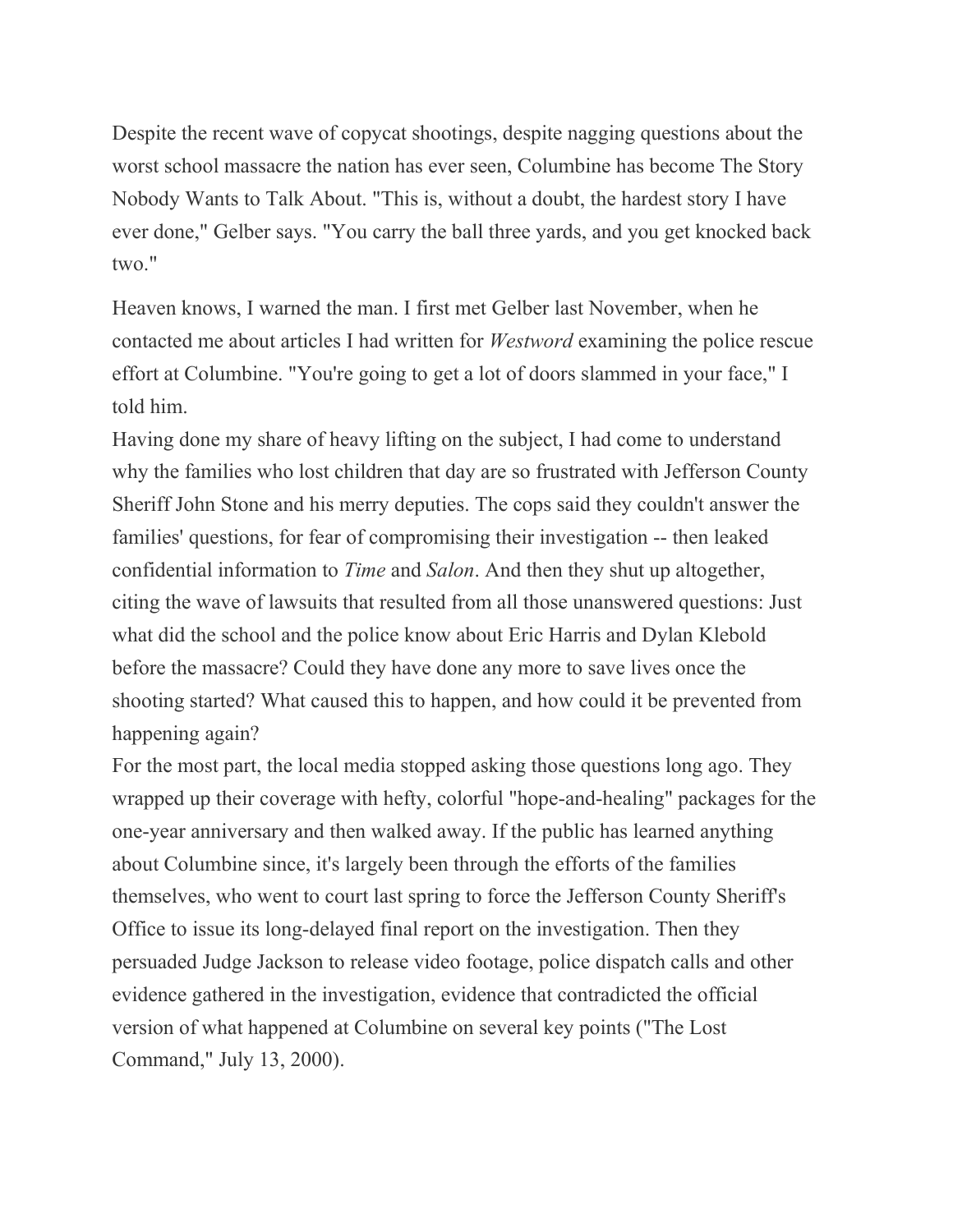Last fall, Jackson ordered the release of almost 11,000 pages from the Columbine investigative files, including witness statements, reports by SWAT and emergency rescue personnel, and interviews with the killers' associates and family members. The Denver dailies spent a couple of days pawing through the material, like geezers in raincoats looking for the naughty bits, then went back to sleep. But Gelber and his team were keenly interested in what those documents might contain: They were even more interested in what they didn't contain -- key diagrams, witness interviews and police reports that were referenced in the documents but were nowhere to be found.

And that is how Gelber, associate producer Kyla Dunn and I came to be sitting in Judge Jackson's courtroom, seeking to join in the open-records lawsuit already launched by the families of Kelly Fleming, Dan Rohrbough and other victims. The seating arrangement had an odd symbolism to it. On one side of the room sat the attorneys for CBS News and the Columbine families, hungry for information. At the defense table was an even unholier alliance -- Assistant County Attorney Lily Oeffler, Columbine chief investigator Kate Battan and attorneys for the Klebold and Harris families, all trying to guard their clients' secrets.

As a paid consultant for CBS, I had prepared a detailed list of dozens of items that appeared to be missing from the investigative files. The county attorney's office responded that some of the items had been "inadvertently omitted," while others had been misfiled. Other documents had never been collected in the first place or were considered "evidence" -- in other words, the sheriff's office was refusing to release them.

After weeks of lawyerly correspondence, Jefferson County generously turned over twelve pages out of the hundreds of pages of documents we'd requested. Five of the twelve pages were duplicates, yet their pagination indicated that there were at least 3,000 other pages of investigative materials that the county had not yet released - or even bothered submitting to Judge Jackson for review in response to earlier court orders.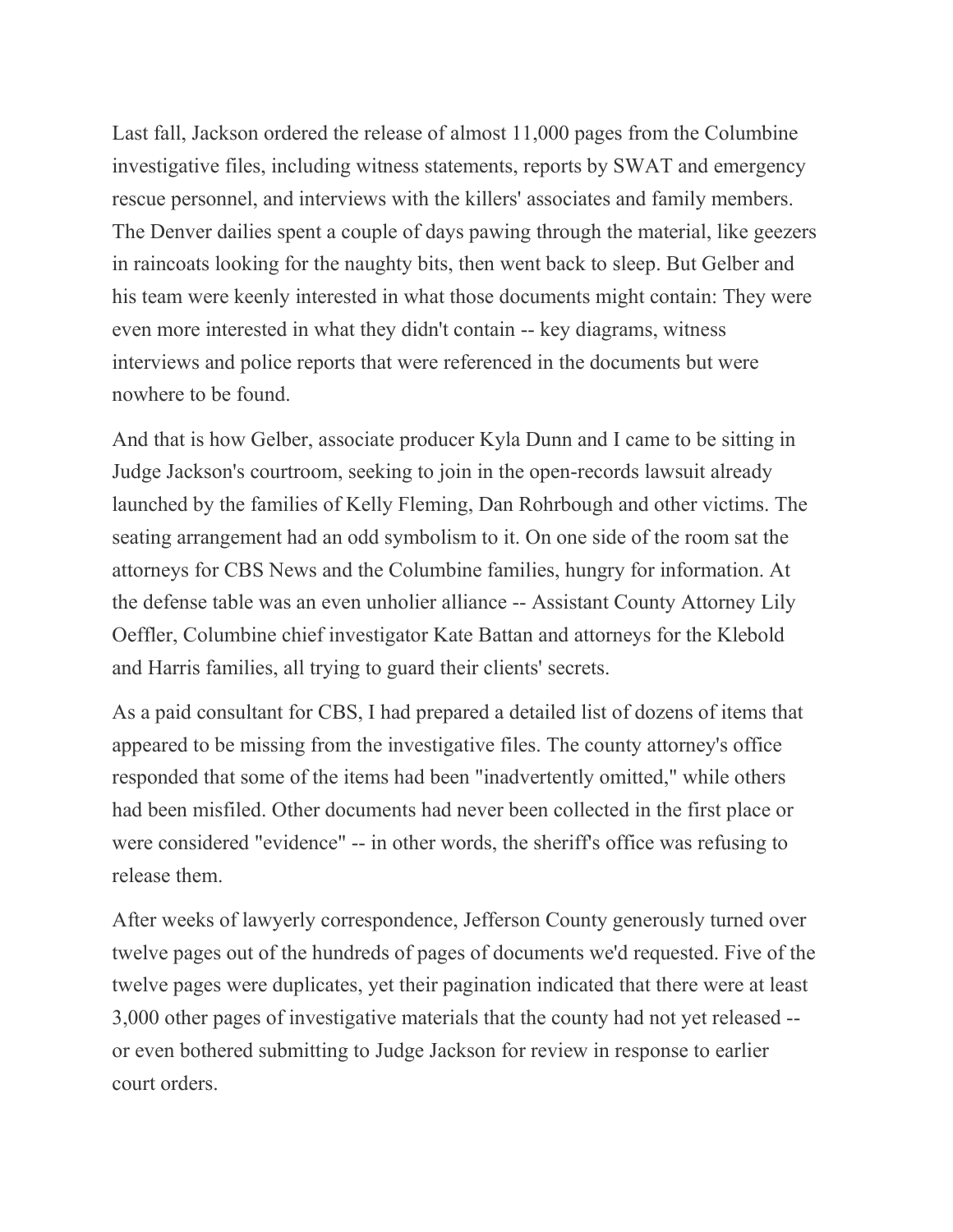At the March 19 court hearing, we discovered that there were other materials Jeffco officials didn't want to give us -- or couldn't give us, anyway, because they couldn't find them. Investigators had taped at least six of the twelve interviews they'd conducted with police officers who fired their weapons at Columbine. Assistant County Attorney Oeffler reported that the county had tapes of only four of those interviews, one of which had to be retrieved from another police agency shortly before the hearing. Yet the official evidence log indicated that the two missing tapes had been placed in the evidence vault by Kate Battan herself. (Last week, Jackson ordered the realease of all six tapes -- including the "missing" two, now found -- and several documents CBS had requested.)

What sent Gelber tugging at his tie, though, was the county's response to a simple request for a timeline. In a carefully worded letter to Gelber -- in which he declined to be interviewed -- Sheriff Stone had boasted that his officers had created "a detailed timeline of movement, associations and actions by the perpetrators...starting months before the incident." Little of this material had made it into Stone's report, which featured a timeline starting nine minutes before the attack began on April 20, 1999. Clearly, the more extensive chronology would be a matter of considerable public interest, and CBS News wanted it released.

Oeffler explained that investigators had indeed compiled a months-long timeline at one point, but it no longer existed.

"What happened to it?" Judge Jackson asked.

Oeffler shrugged. "It was destroyed, your honor," she said.

Deadpan, Jackson stared at her. "Destroyed," he repeated.

"It was shredded," Oeffler said.

"So," Jackson said slowly, "that [timeline] was created. But then destroyed."

"Of course," Oeffler said.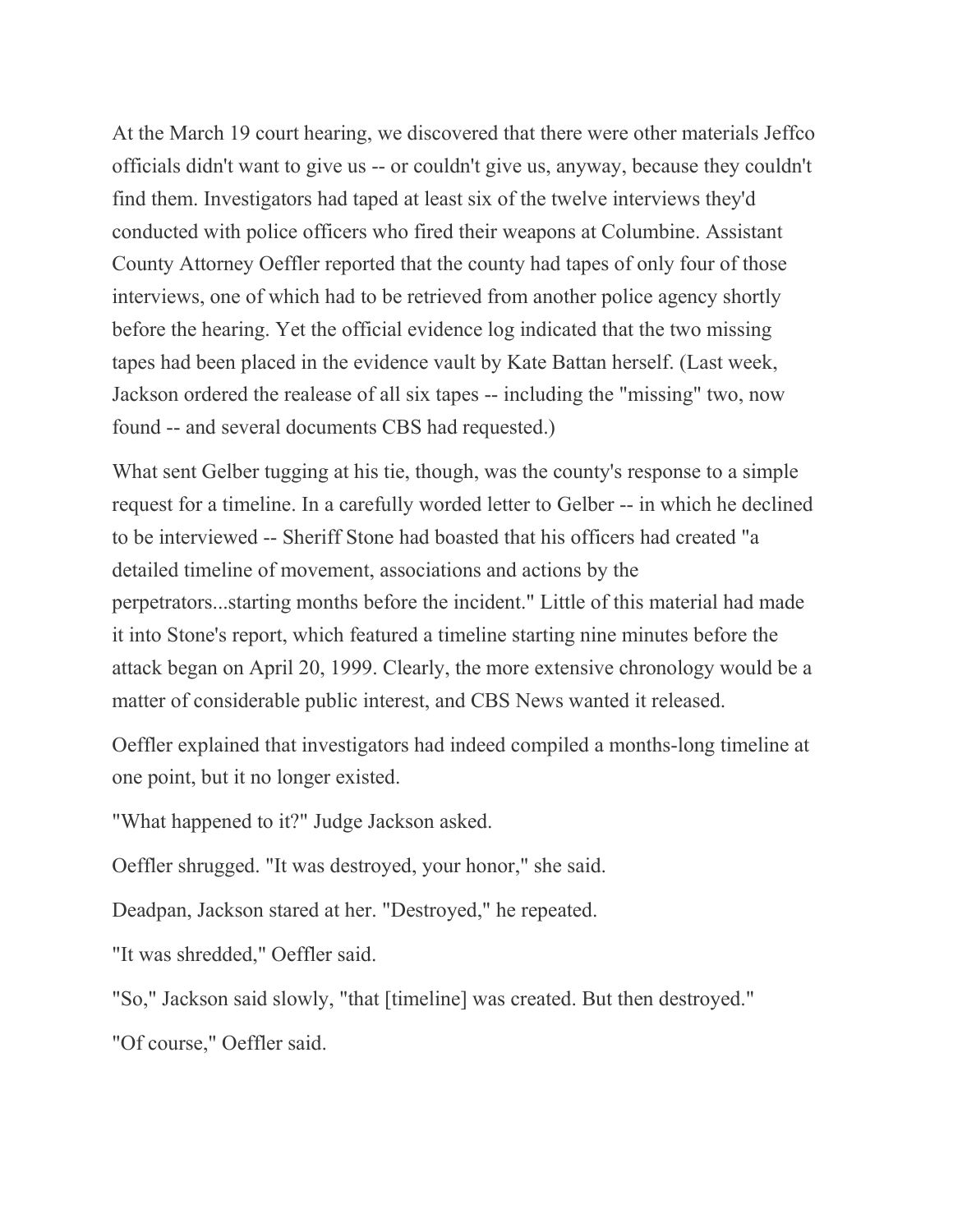Of course. It would be a routine matter, after all, for detectives involved in the biggest criminal investigation in Colorado history to go about painstakingly recreating the events leading up to the murders of thirteen people...and then decide not to publish this information in the official investigative report...and then shred the document...and forget to tell the sheriff that it was now so much confetti. Of course!

Jackson had begun the hearing exchanging casual quips with Oeffler and asking Battan about her golf game. By the end of it, he was unwilling to accuse anyone of bad faith, but he'd heard enough to issue a stern warning. "If I find someone's hiding the ball or misrepresenting anything to this court," he said, "the papers will have plenty to write about."

For Gelber, the problem was not what to write about, but how to get it all on television, his deadline ticking away like the famous *60 Minutes* stopwatch. Maybe nobody was hiding the ball, but it seemed pretty clear that various people -- cops, school officials, parents -- had dropped it and now wanted the whole mess to go away. Gelber and Bradley and their team were trying to pick up that ball and run with it.

But two years later, was anyone still paying attention?

## There Is No Monkey

Although much more is now known about the events of April 20, 1999, than was known even six months ago, the timing of the CBS documentary wasn't exactly ideal. Given the orgy of press coverage in the year following the tragedy, the prospect of yet another platoon of national media types parachuting into Littleton was enough to make some locals want to bar their doors and let loose the hounds.

Memories of the camera crews surrounding Rebel Hill in the days after the killings still loom large among staff and students at the high school. *20/20,48 Hours*, *Dateline* and the morning shows waded through the grief and rage for their own purposes, offering gooey hymns to dead children or portraits of plucky survivors that bordered on tabloid exploitation. And *Time* magazine had poisoned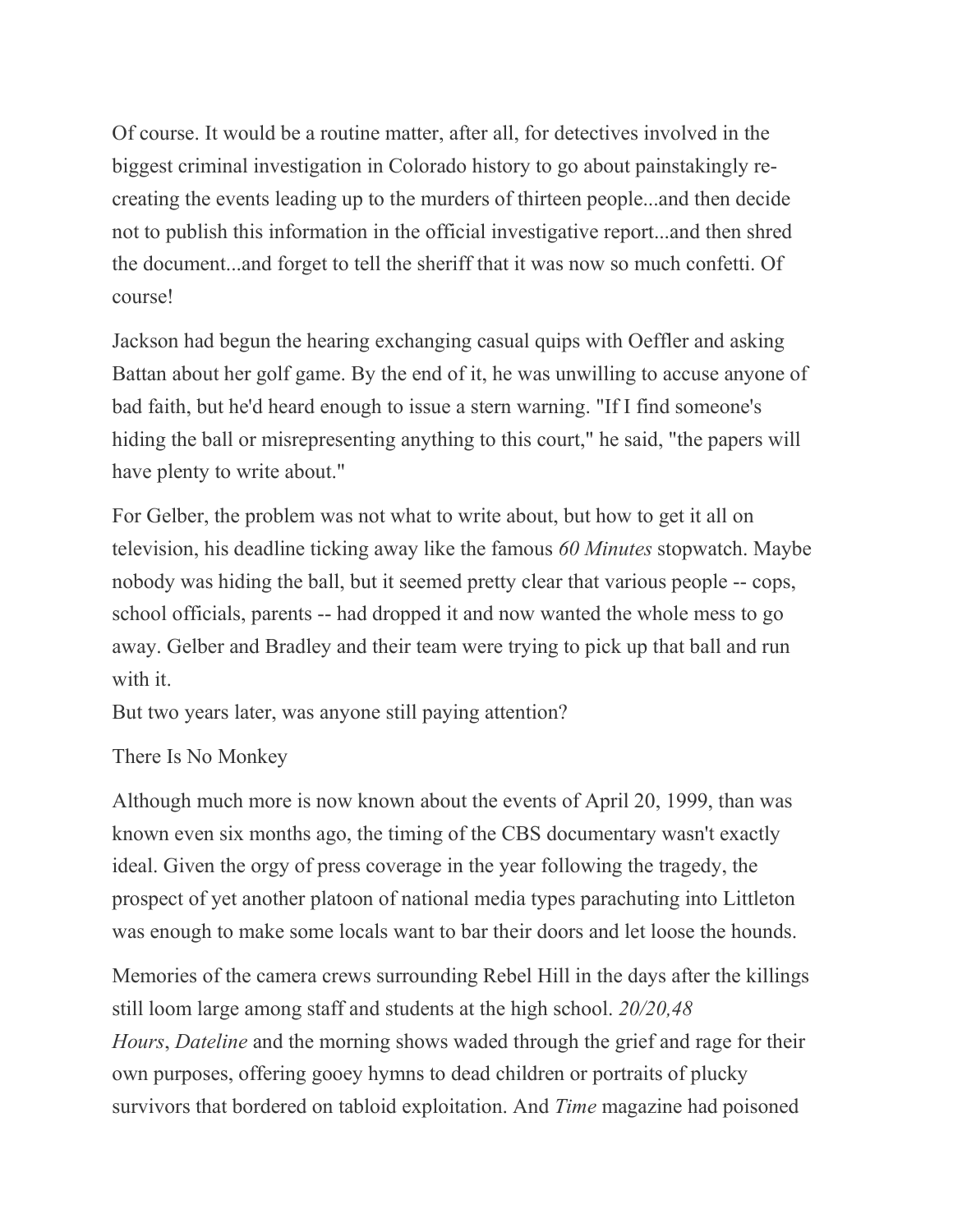the well for other journalists with its December 1999 cover story on the videotapes that Klebold and Harris had made in the weeks before they carried out their suicide mission.

*Time* had set out to do a story on how the community was recovering from the murders; its reporters spent days interviewing teachers, students and victims' parents about their experiences and insights, their determination to honor their lost friends and loved ones. Most of that material never made it into print. Instead, the sheriff's office gave the magazine exclusive access to the so-called "basement tapes" -- under conditions that remain a matter of dispute -- and *Time* rushed into print with the scoop of the year.

The *Time* debacle left many in the Columbine community feeling betrayed -- not only by the press, but by Sheriff Stone ("Stonewalled," April 13, 2000). So when *60 Minutes*, the venerable Cadillac of network newsmagazines, announced it was taking a "fresh look" at the story, lots of folks were understandably wary. Curiously, the degree of suspicion at the center of the Columbine maelstrom was not as great as might be supposed. Many parents, teachers and even police officers were eager to talk to Gelber and company -- although not necessarily on camera. They had their own doubts about the sheriff's self-serving report, their own questions about the official story.

Some, like Randy and Judy Brown, who'd reported Eric Harris's Internet death threats to the police a year before the shootings, had been thrust into the spotlight from the beginning; others had never before talked publicly. Several parents were embroiled in lawsuits with Stone or the school district and had been vilified by critics as greedy, but they insisted they weren't after money. Could money bring their children back? What they wanted was answers, and if *60 Minutes* could provide them, so be it.

As Gelber saw it, the cooperation of the victims' families was essential to the success of the documentary; it's not an exaggeration to say that their quest for information became its driving force, its moral center. They had questions about how the Browns' complaint had fallen through the cracks, even though Harris was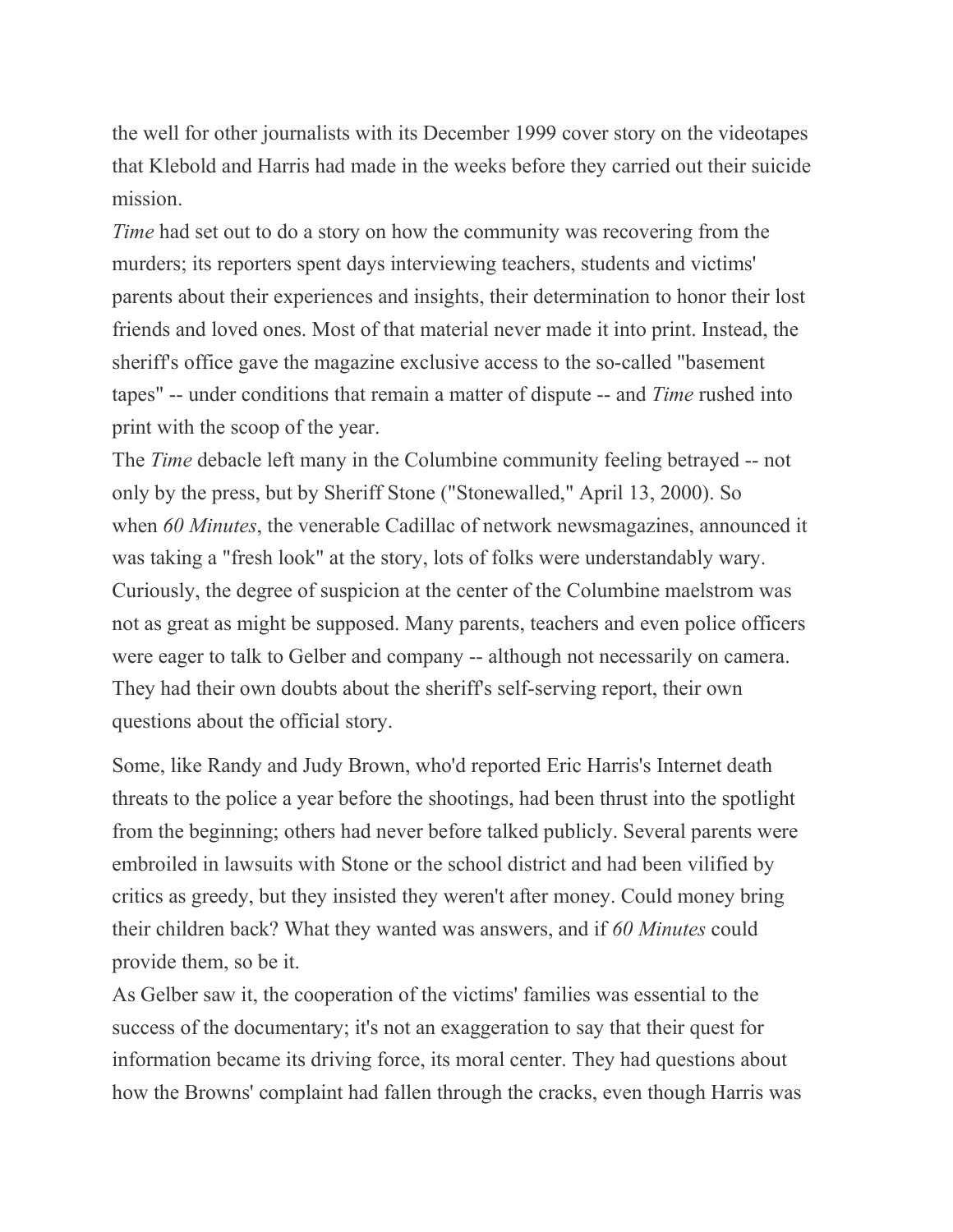already on a diversion program in another criminal case. They had questions about the threats and violent essays and videos Klebold and Harris had presented in class. They had questions about why, despite frantic 911 calls for help, police had held a perimeter outside the school while the gunmen executed students in the library; why teacher Dave Sanders bled to death while SWAT officers searched mostly empty rooms on the other side of the school; why the library was one of the last rooms reached by the rescue effort. Finally, they had questions about what officials had done since the killings about threat assessment, rapid response and other issues to prevent another school massacre.

These were darned good questions, but among those in a position of official accountability, they didn't seem to merit a response. "This community has no unanswered questions about Columbine," a spokeswoman for one of the rescue agencies told associate producer Dunn.

"Well, we've talked to people who do have questions," Dunn replied.

"This community has no questions," the woman repeated.

Jefferson County School District spokesman Rick Kaufman took a similar stance. The district had answered any questions about its role, he insisted; CBS was simply raking old muck -- and traumatizing people in the bargain. "We have been working with *60 Minutes* to mitigate the impact on the school and the community," he told the *Columbine Courier*. "These stories continue to damage the school and the community. We want to move forward."

It didn't take many conversations with Kaufman and his brethren for CBS to conclude that the flacks for various public agencies had been talking to each other and had decided to present a united front: There are no questions, hence we have no answers. Go home.

Among some members of Gelber's team, this kind of studied obtuseness became known as the "There is no monkey" line of defense. Helen Malmgren, Gelber's coproducer, tells the story of a man housesitting for a friend who has a pet monkey. The man's dog eats the monkey. When anyone calls to inquire how the monkey is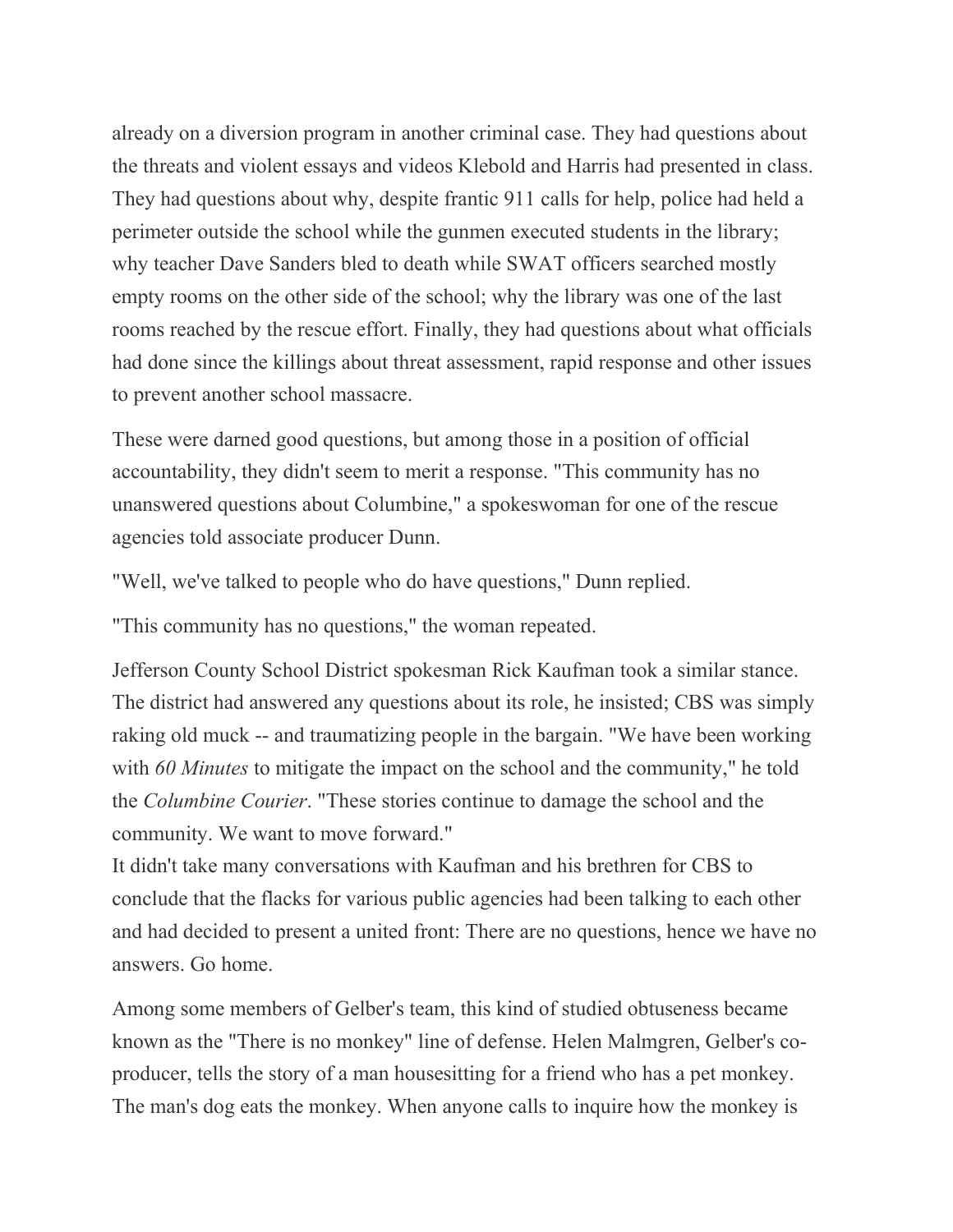doing, the man replies simply, "There is no monkey." Not a lie, exactly, but hardly the soul of candor.

The most astonishing display of monkey business came from the Denver Police Department. Lawsuits have a way of zipping the lips of even the most mediafriendly officials; still, no one quite expected the reception we got from the DPD, which isn't being sued by any of the Columbine litigants.

The investigative files released by Judge Jackson revealed, for the first time, the true scope of Denver's role in the police response on April 20, 1999 -- a contribution that was greatly downplayed in Sheriff Stone's report. Denver police responded en masse to Jeffco's call for assistance; some officers were on their way even before the official call went out, thanks to Columbine student Matt Depew, the son of a Denver cop, who got on the phone to DPD's District 4 soon after the shooting started.

Denver officers called for ambulances to aid wounded students outside the school. When no ambulances came, several officers left the safety of their perimeter assignments to evacuate the students themselves, while coming under fire from the gunmen in the library.

DPD dispatch tapes obtained by CBS show that the Denver command operated independently of Jefferson County's command post to a great extent, making many crucial decisions throughout the afternoon to try to contain the chaos.

Most important of all, the records confirmed that three veteran Denver SWAT officers, equipped with a submachine gun, a rifle and a .45 automatic, respectively, reached the west side of the school early enough in the conflict to spot a gun barrel sticking out of the west doors. Two of them fired at the shooter, who promptly retreated. But according to Sheriff Stone's report, two "outgunned" deputies armed only with pistols -- Neil Gardner and Paul Smoker -- exchanged shots with Harris at the west doors. Denver's participation in the gun battle isn't mentioned; in fact, Denver isn't even supposed to be on the scene at this point.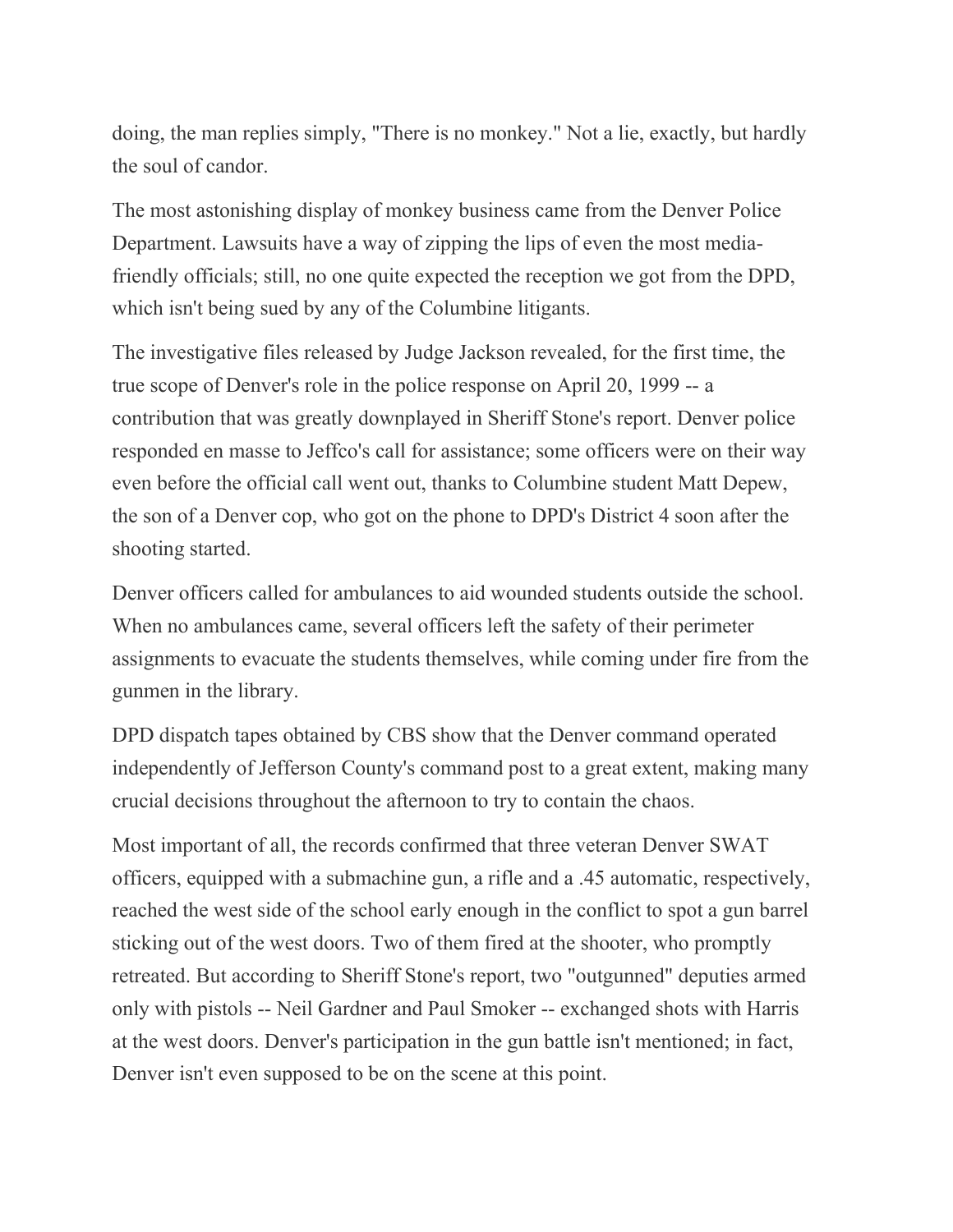These were matters worth reporting, Gelber figured, since they raised a number of issues regarding the true circumstances of the police response and the accuracy of the official timeline. But to do it properly meant securing interviews with Denver commanders and responding officers. A meeting was arranged between Ed Bradley and Mayor Wellington Webb to seek official authorization to speak to the Denver officers.

The answer was a big, fat "There is no monkey."

The official explanation for Denver's refusal to cooperate with the documentary crew was a concern over "potential" lawsuits. This was the same explanation offered to the Governor's Columbine Review Commission when the city abruptly pulled two officers scheduled to testify before the panel last summer. Yet any letters of intent to sue Denver filed by victims' families expired long ago, with no legal action taken. Although a federal lawsuit against Denver could still, in theory, be filed up to April 20 of this year, a state statute shifts liability for police agencies responding to a call for mutual aid to the agency that put out the call.

The real reasons for not talking, sources inside the DPD told us, were political. Denver wasn't about to allow access to its officers if their stories called into question the actions of Jefferson County's commanders. The blue wall of silence must not be breached.

Gelber's team ended up talking to several Denver officers anyway. The conversations were off the record but highly illuminating. Many Denver officers were still angry about what they'd seen at Columbine. Some were sharply critical of Jeffco's commanders and the first deputies on the scene. Others defended the entire operation, insisting that no one could pass judgment on cops thrown into an impossible situation. Almost all of them were disgusted with the second-guessing of the past two years, as well as the gag order that had been imposed on them, and were dying to tell their side of the story.

But none of them would agree to appear on camera, for fear of losing their jobs.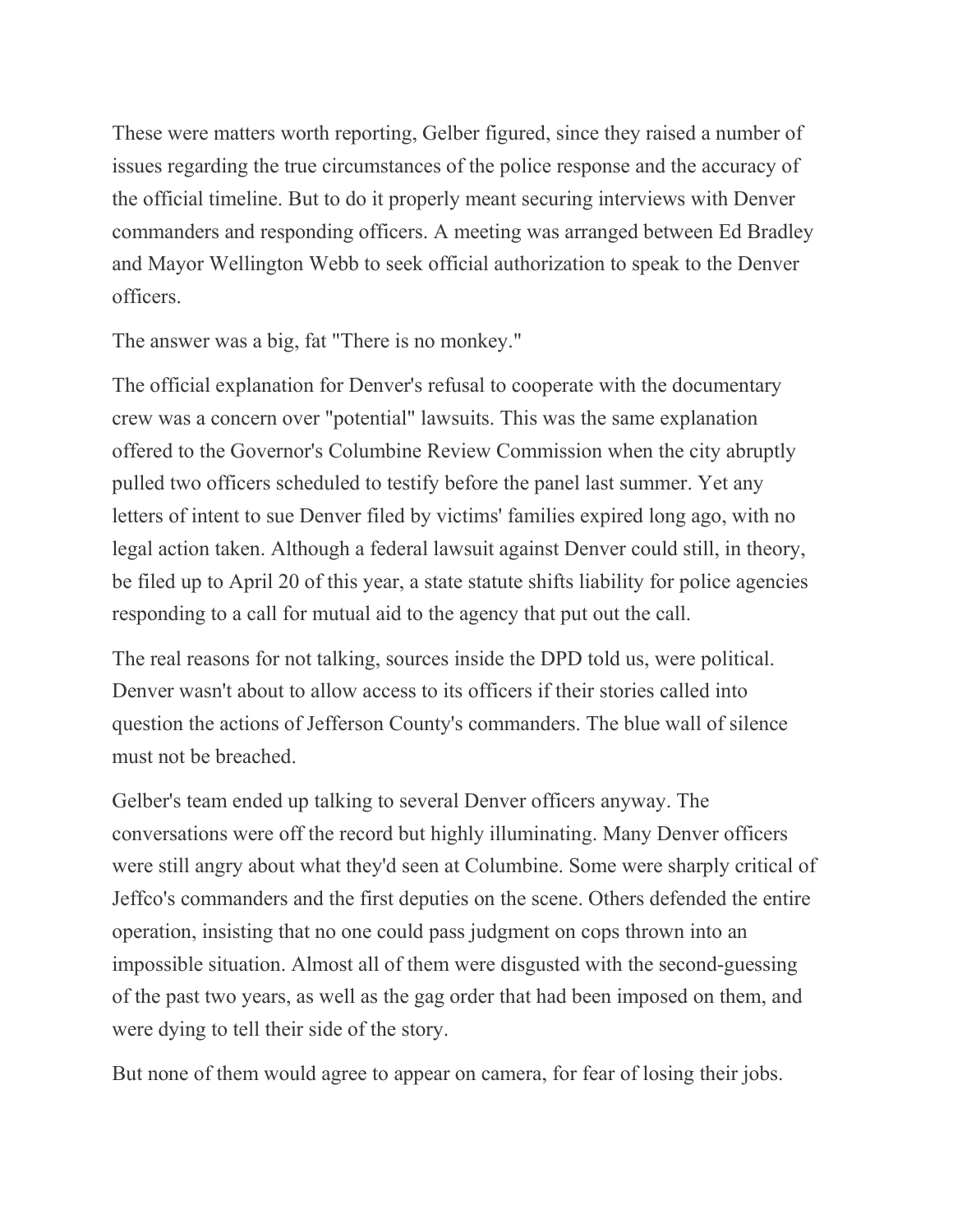## Let Bradley Be Bradley

Most people have strange ideas about how television journalism works. They get these notions from movies, I suspect, in which TV journalists are invariably portrayed as lissome pariahs and obnoxious twits, chasing some poor slob with cameras and questions as he's trying to get from his house to his car.

Working with Gelber, I learned that ambush interviews, also known as "doorstepping," are far less common than Hollywood supposes. For one thing, they don't make for good television; just what journalistic point is made by a shot of the sanitation commissioner's rump as he waddles down the street, fumbling with his car keys?

Doorstepping is actually a tactic of last resort, spawned by the need to give the viewer at least a glimpse of the elusive bureaucrat who won't return your phone calls. Investigative programs such as *60 Minutes* rely to a much greater degree on extensive face-to-face interviews conducted by its star correspondents, who try to cajole, coax, cross-examine, castigate or ignite the various opposing sides of the story -- whatever it takes to get them to explain themselves.

Fairness demands such interviews. The medium demands it, too. Shots of intrepid, trench-coated reporters standing outside the building where the elusive bureaucrat works (also known as "guilty building" shots) just aren't as satisfying as a sitdown with the sanitation commissioner himself. In some cases, the interview turns out to be cathartic for everyone involved; it could be an opportunity for Mr. Big Rump to defuse the situation, lay the blame on some higher-ups or explain that the missing money isn't missing after all -- rather than lurking, guiltily, in his guilty office.

The dramatic content of network magazine shows revolves around the sitdown. It's a formula that *60 Minutes* invented and, with Mike Wallace and then Ed Bradley, has practically perfected. At the heart of every hard-nosed Bradley piece is at least one Confrontation Scene, in which the correspondent brings forth evidence of wrongdoing and demands an accounting from the powers that be. It's the moment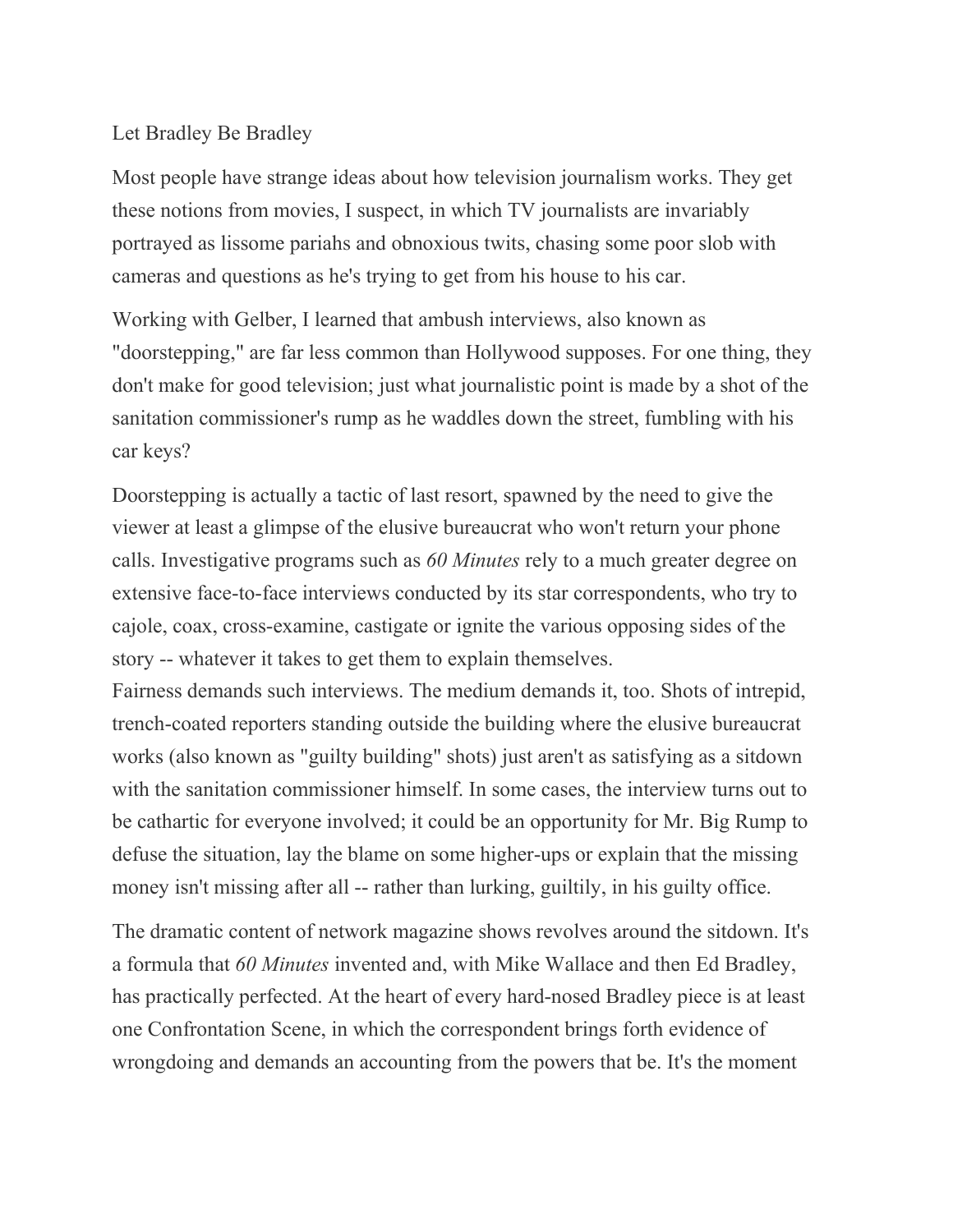in which Bradley gets to be Bradley -- complete with glacial glare, withering frown and headmaster voice dripping with skepticism.

It sounds theatrical, but the sitdowns aren't staged; CBS News standards require that the interview subjects are never provided the questions in advance. Still, the sitdowns are often the result of weeks or months of negotiations, during which the potential candidates are urged to tell their story to 20 million people; to respond to what CBS's reporting has uncovered; to take their chances in the arena, rather than be a no-show. The groundwork for these interviews is done by a team of reporters and producers, who also compose questions for the interview and brief the correspondent.

Bradley, of course, didn't spend nearly as much time in Denver on the Columbine project as Gelber and his team. He certainly didn't have to join in long lunches in the culinary wasteland of South Wadsworth, meeting with sources at Applebee's, Bennigan's and the International House of Pancakes, an experience their jaded New York palates won't soon forget. (Associate producer Michael Karzis spent so much time quizzing Columbine kids at the IHOP that the mere mention of "The Hopper" could cause him to mist up.) The star correspondent works on several stories with different teams of producers at the same time, and Bradley's travel schedule kept him moving; if he did have any spare time, he fled Denver as quickly as he could for his house in Woody Creek, down the road from Hunter Thompson.

But Bradley is no actor, brought on stage at the climactic moment to interrogate the usual suspects. Unlike some superstars of TV news who are truly wretched journalists, he has remained interested in risky and difficult stories. When CBS executives balked at the idea of devoting an hour of prime time to the AIDS epidemic in Africa -- "a foreign story, a story about dying black people, with hardly any white people in it," Gelber notes -- it was Bradley who championed the project. (Two weeks ago the program won a Peabody, the most prestigious award in broadcast journalism.) No one on the CBS team seems to begrudge Bradley his seven-figure salary, either; as one member explained it to me, his appeal is what pays their salaries, too.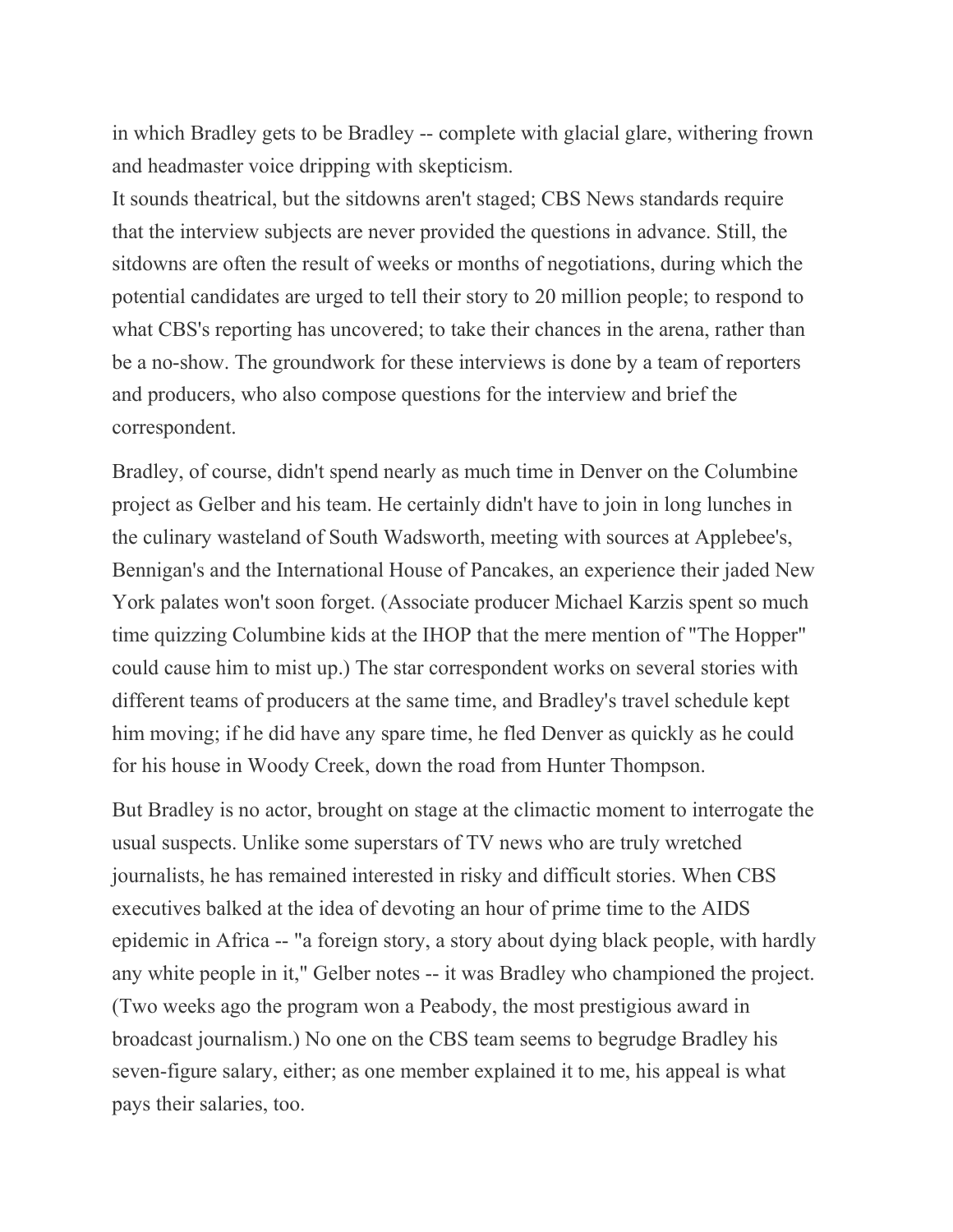Bradley proved to be a quick study of the Columbine situation. Given how many other stories he was working on simultaneously, his command of the details was impressive. He really wanted to get to the bottom of this thing. There was only one problem: No one in a position of accountability was willing to sit down with him - to let Bradley be Bradley.

Try as he might, Gelber was unable to budge Sheriff Stone from the media-proof bunker he's inhabited since the *Time* flap. Phone calls and letters appealing to the sheriff's sense of civic duty yielded only a polite, three-page response, in which Stone defended his officers and his department -- better than nothing, but a poor substitute for a sitdown. His refusal was disappointing but not unexpected, since he'd been telling people for months that he'd love to talk but that worrywart county attorney wouldn't let him, what with all those lawsuits piling up in federal court. Stone had already been pilloried by William Erickson, the head of the governor's Columbine commission, for not talking to that august panel, and he could hardly chew the fat with Bradley after snubbing the governor. (The commission's final report is due on Governor Bill Owens's desk around May 15.) Gelber asked Stone to designate a surrogate, but that led nowhere, too. Former sheriff's spokesman Steve Davis, a smooth and leonine presence who had hustled to correct Stone's gaffes in the days after the shootings, left his post for the greener pastures of private enterprise months ago. There were a number of top lawenforcement people from other agencies at the command post that April 20, but none of them were eager to go on camera and defend the police response. Like the Denver brass, they wouldn't publicly criticize the sheriff -- but they weren't going to pinch-hit for him, either.

The school district was just as wary. After months of discussions with the district's attorneys and top administrators, Gelber was finally able to secure interviews with several Columbine teachers -- ordinary folk caught up in an amazing and traumatic situation, whose dedication and concern for their students made a vivid impression. But principal Frank DeAngelis, whose bland bafflement at the evil in his school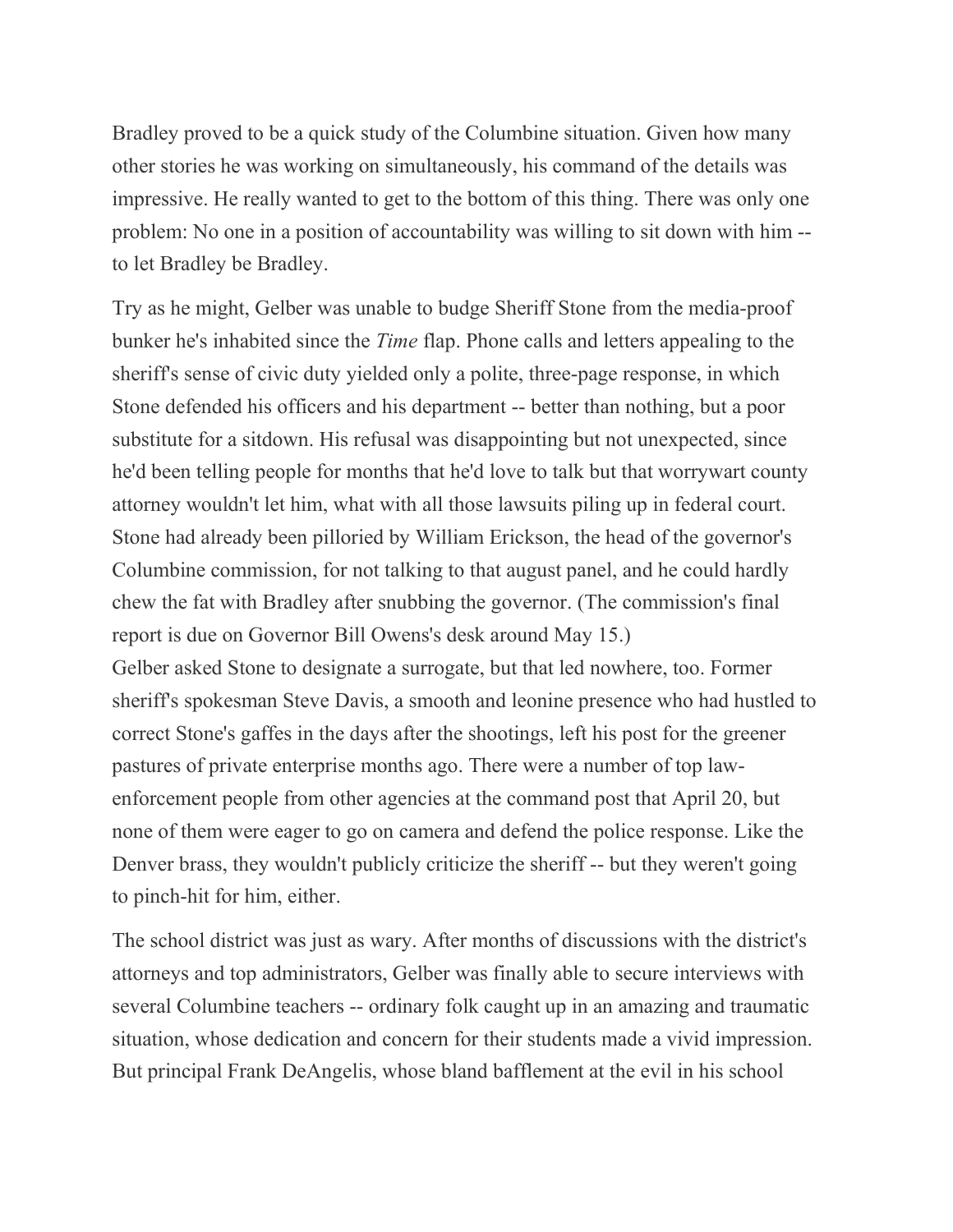had been expressed in countless interviews, canceled his sitdown at the last moment, saying he didn't feel "comfortable" about the prospect.

Frustrated, Bradley was reduced to practicing his more aggressive techniques on Gelber himself. Trips to Whole Foods in Cherry Creek, the correspondent's favorite lunch spot, became odysseys of inquisition.

"Just how many cell phones have you lost?" Bradley demanded one day, as Gelber dialed furiously on a borrowed Nokia.

"Not many," Gelber replied, then tried to change the subject.

"Is it five or six?"

"No more than four, Mr. Bradley."

"And how many pagers?"

"This is only my second one."

"You're sure of that?"

At the eleventh hour, the school district realized that it was better to provide a spokesperson to handle the tough questions than to join the ranks of the nocommenters. The correspondent flew in special for the interview from New York and was joined by an elite camera crew from San Francisco. For a brief and shining hour, Bradley got to be Bradley.

It's Always Spring in the Commune

A former *Village Voice* writer with a keen ear for leftist cant, Gelber liked to repeat cheery slogans from the People's Republic of China to bolster spirits during the Columbine project.

"Just remember," he'd say, "it's always spring in the commune."

Whenever he said it, I knew another interview had just been canceled, another lead squashed. The phrase was also invoked after the City of Littleton informed CBS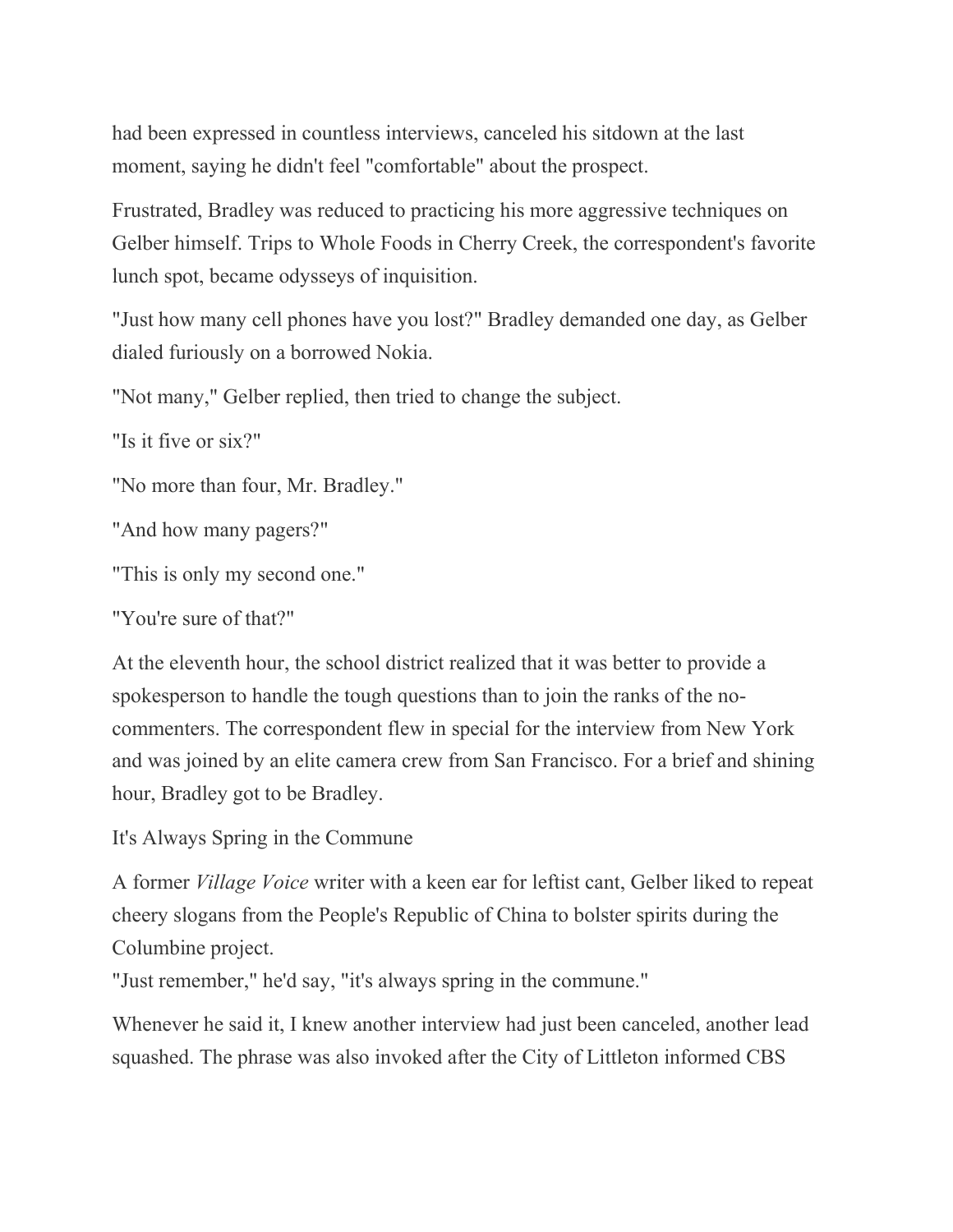that it wanted \$20,000 to redact and release its police-dispatch tapes. No setback could change the course of spring in the commune.

But with so many officials suffering from laryngitis, Gelber had to find other ways to tell an extremely complex story. Fortunately, the paper trail of Columbine, along with the audio and video record of the police response, told a great deal. Here are three examples.

Item one: Our document hunt turned up an affidavit for a search warrant for Eric Harris's house drafted by a Jefferson County sheriff's investigator months before the shootings, in response to the Browns' complaints about death threats and pipe bombs. The warrant was never executed or even submitted to a judge; after the killings, it had been shown to Jefferson County District Attorney Dave Thomas, who told the cops that he never would have approved it anyway, based on the information presented. Yet the affidavit's very existence contradicts the sheriff's explanation that the Brown complaint was a "routine" matter that led nowhere, that there was no real indication that a crime had been committed. At least one investigator took the report seriously enough to want to pursue it, and that raises all sorts of questions about the lack of further action on the case.

Finally released Tuesday, the affidavit shows that the investigator was able to link Harris to another open case involving pipe-bomb materials found in a field. "You tell me there isn't enough in this affidavit to get a search warrant? In what universe?" demands a livid Randy Brown.

Item two: After the killings, school officials took an odd comfort in the news that police hadn't found any drugs in student lockers when they processed the crime scene. But glimpses of another side of Columbine are scattered through the investigative files, including a report of a bag of marijuana found outside the school. Hardly stop-the-presses stuff, but it's one strand in a larger puzzle. According to the autopsies, Harris and Klebold had no drugs in their systems - other than trace amounts in Harris's system of the prescription drug Luvox, an inhibitor of anxiety and obsessive-compulsive behavior -- but the evidence log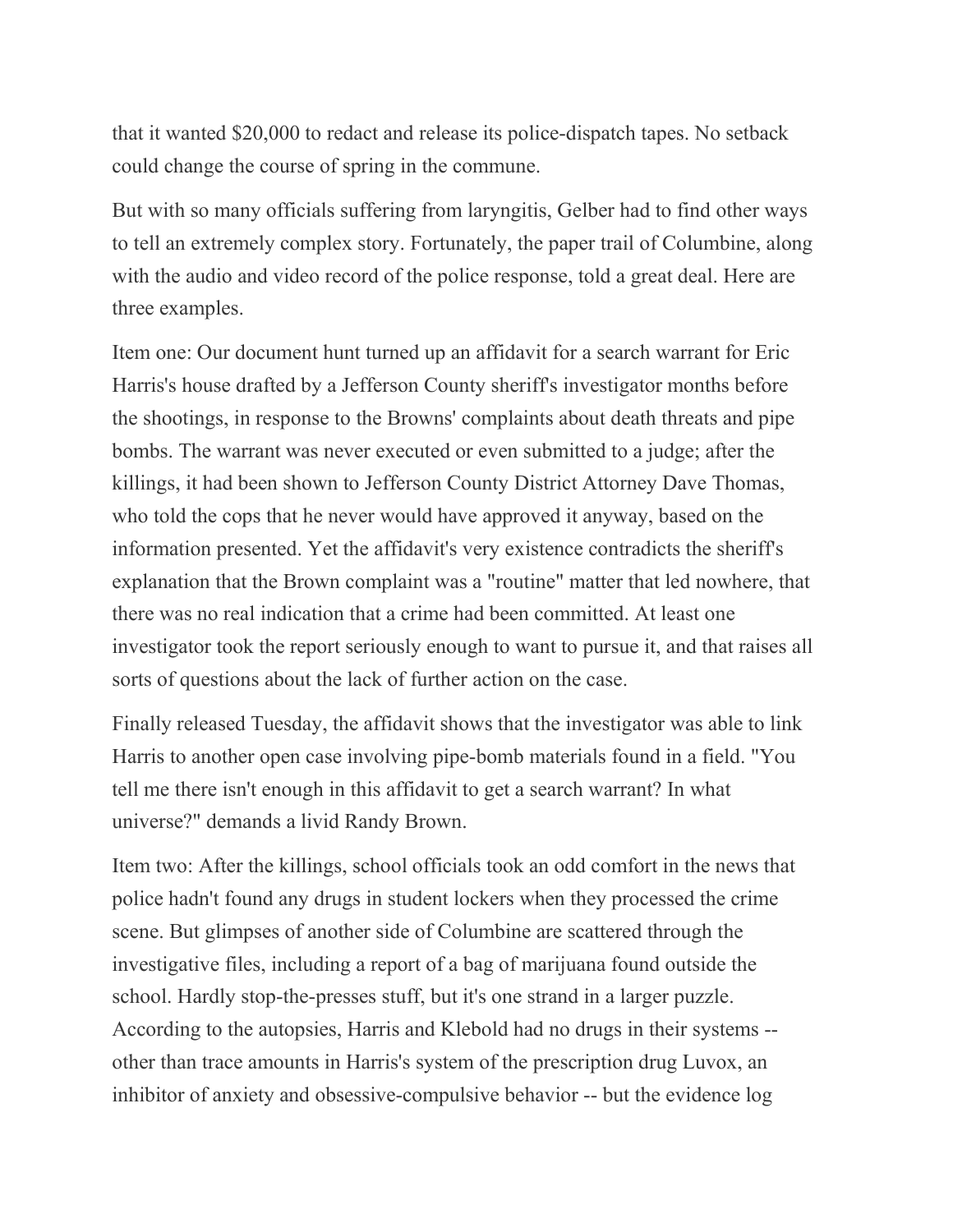obtained by CBS through its court action indicates that a drug pipe was found on one of their bodies.

Other inside dope on dope could be contained in the interviews a Jeffco investigator conducted with former Columbine student Brooks Brown. I say "could be," because the written record of those interviews is missing -- one of the most glaring omissions from the investigative files. Assistant County Attorney William Tuthill's response to a request for the documents was coy: "No report was generated if there was nothing to report."

Actually, the 11,000 pages of investigative files released to date contain countless examples of interviews that generated no new information but were written up anyway. Brooks Brown and his parents -- whose ongoing feud with Stone led to a failed effort to recall the sheriff last year -- say Brooks spent several hours with a Jeffco investigator and an FBI agent, answering questions about his friendship with Klebold and conflicts with Harris. Other police reports make reference to the statements Brown gave in those interviews. But the statements themselves are missing.

Brooks Brown doesn't know what happened to his interviews. He does, however, recall telling the investigators that somebody ought to check out the Subway shop near the high school, which had become a haven for drug dealing. Nearly a year after the massacre, two Columbine teens were murdered in that same sandwich shop. The killings remain unsolved, but speculation that the crime was drug-related continues.

Item three: In concocting its official report of the events of April 20, 1999, the sheriff's office had to ignore or contort several crucial details found in its own deputies' statements about what they saw, heard and did. The result is a "minuteby-minute" timeline that is not only flawed, but misleading.

Take, for instance, the official story of the first few minutes of the attack, before the library rampage. According to the report, Deputy Gardner pulls into the Columbine parking lot, sirens blazing, at 11:24 a.m. His arrival distracts Harris and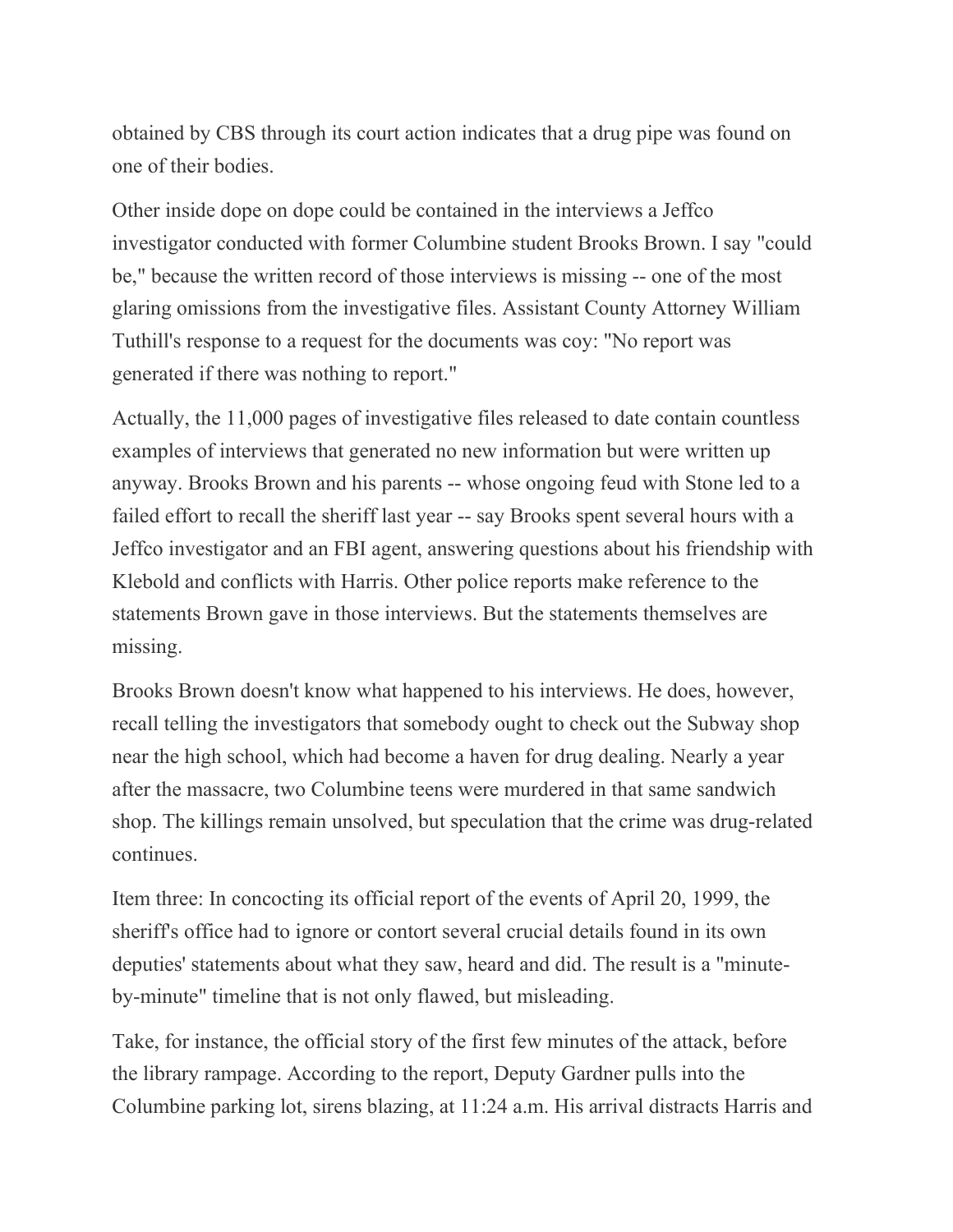Klebold from their killing spree. Harris, who is at that moment outside the west doors, firing into the doors and wounding teacher Patty Nielson and student Brian Anderson, turns and opens fire on Gardner.

When Gardner returns fire, Harris retreats into the building. Two minutes later he reappears, and this time both Gardner and motorcycle cop Paul Smoker shoot at him. Harris retreats into the building again. The library killings begin three minutes later, with the handful of deputies outside helpless to do anything about it.

It's a heck of a story, but it doesn't match up with the times and circumstances reflected in dispatch calls and police reports. In their statements, both Gardner and Andy Marton, a school employee who was riding with Gardner, report that there was already shooting going on *inside*the building when they arrived. Both say that Harris came *out* of the west doors to engage them, rather than being "distracted" in the middle of his shooting spree outside. Klebold doesn't make an appearance at all. And when did this happen? Gardner's 11:26 a.m. call to the dispatcher is about shots in the building, not about being under fire or even seeing a shooter. He doesn't report "getting a couple of shots off at the shooter" until 11:29. His actions during the first five minutes after his arrival remain unclear.

As for Smoker, the report places him on the west side of the school, firing at Harris, at 11:26. But his statement indicates he's still in Clement Park, north of the school, when he hears Gardner's 11:26 call for assistance. At 11:28 he reports to dispatch that the shooter is wearing a black trench coat -- information he gathered from students fleeing into the park. According to his statement, he doesn't fire on Harris at the west doors until after "a whole slew of kids ran out of the cafeteria. Numerous had gunshots, bleeding all over the place."

Those kids didn't come out of the cafeteria. The only injured party in the cafeteria was a teacher, caught on the surveillance videotape as he's bowled over by a pipe bomb -- an event the report ignores. No, those kids ran and crawled out of the library emergency exit around 11:37 a.m., after Klebold and Harris left the library, and took cover behind the patrol car manned by Smoker and another deputy.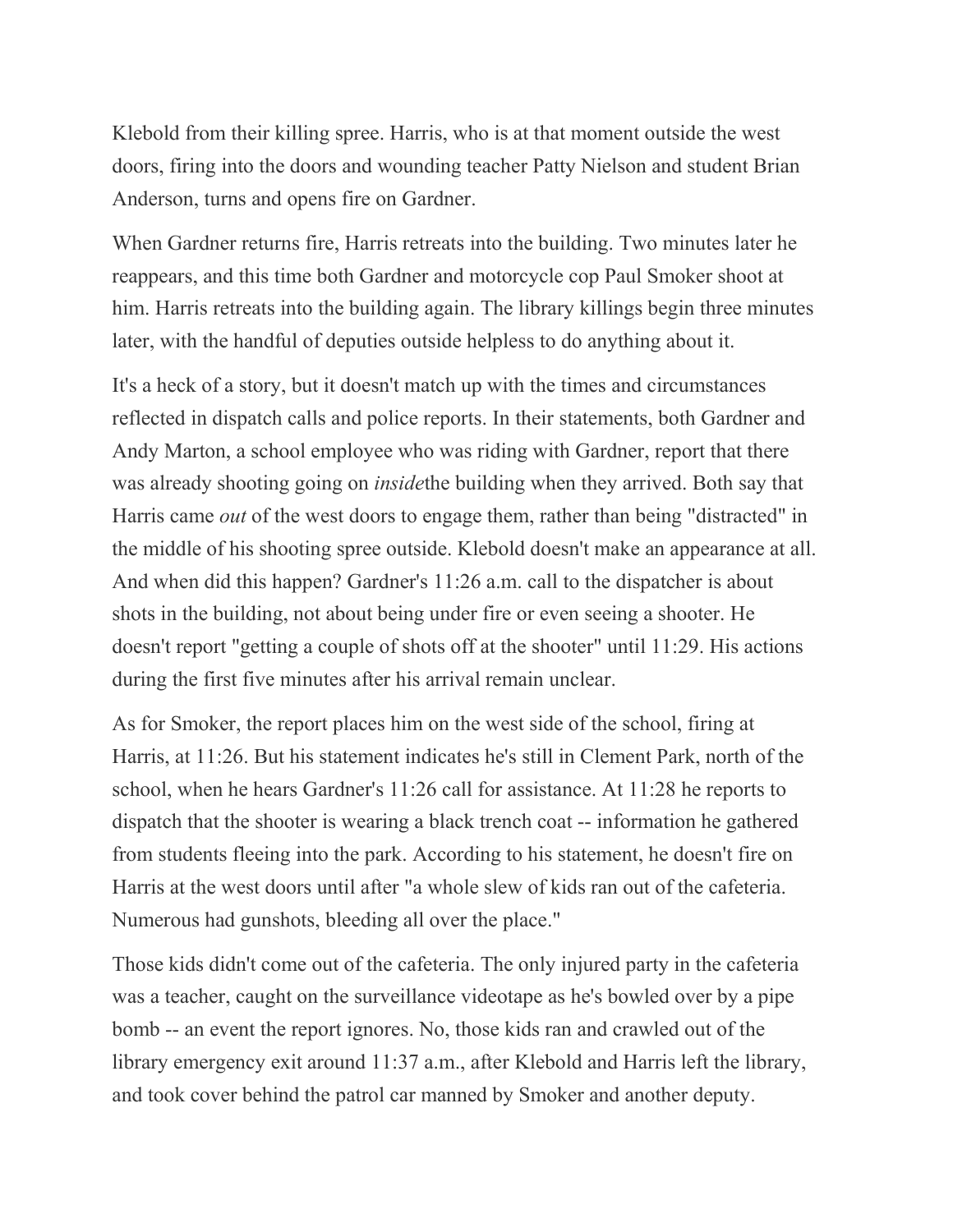In other words, the report's timeline for the two gun battles is at least ten minutes out of whack, and the report's claim that the deputies twice tried to stop Harris before the library massacre is problematic, at best. Instead, it appears that after Gardner's brief exchange of shots, the Jefferson County officers busied themselves setting up a perimeter while ten people were being murdered inside. And when Harris did reappear at the west doors, there were far more cops on the scene - including, as noted earlier, some well-armed Denver officers -- than the public has been led to believe.

The account of the gunfights is just one of several claims in the sheriff's report that don't match up with the evidence. How many of these glaring contradictions find their way into the final cut of the CBS documentary is anybody's guess. (Tune in to KCNC/Channel 4 on Tuesday, April 17, to find out.) Television requires not only images but a kind of emotional certainty that mere documents can't provide. Ultimately, it depends on people to tell the story, and many of the people who know the secrets of Columbine aren't talking.

Yet their silence gains them nothing. In a way, it only confirms what Gelber suspected all along, that the Columbine story is far from over. Much of the media attention has dwelled on the violent netherworld of teenagers, their capacity for rage and access to firepower, and their clueless parents. But it is also a story about the failure of public institutions to take responsibility for their own mistakes and indifference.

One of the most disturbing aspects of my *60 Minutes* experience was the discovery of how little attention the authorities have devoted to investigating themselves. Despite the intensive self-examination and breast-beating the Columbine community has gone through over the past two years, fundamental questions were never asked by the people in the best position to get the answers. The costly, yearlong police investigation focused primarily on dispelling the rumor of a third gunman; motives, causes and lessons to be learned were all given short shrift.